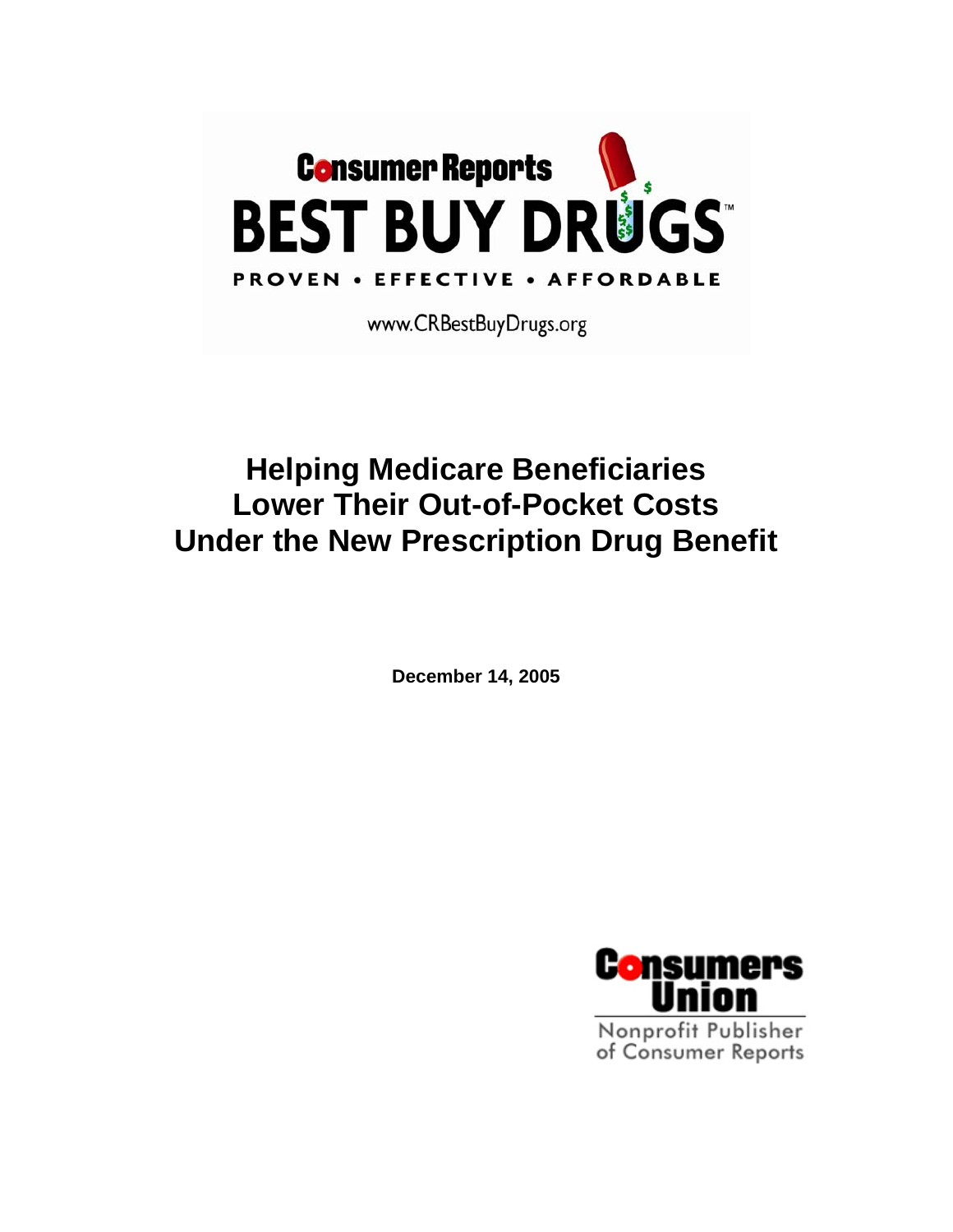#### **Executive Summary**

Medicare beneficiaries are pondering their new options for prescription drug coverage under Medicare Part D. This report reveals Medicare beneficiaries' potential for major savings – hundreds or thousands of dollars each year – for those who talk with their doctors and then switch to *equally effective, safe, lower-cost drugs* identified by *Consumer Reports Best Buy Drugs*. The report finds that consumers who switch from relatively high-price drugs to *Best Buy* drugs, in five categories considered, lower their out-of-pocket costs, saving between \$2,300 and \$5,300 per year, in conjunction with a new Medicare Part D plan.

Launched in December 2004, *Consumer Reports Best Buy Drugs* 

(www.CRBestBuyDrugs.org) is a free, grant-funded, public education project administered by Consumers Union, publisher of *Consumer Reports.* It provides consumers with independent information about the safety, effectiveness, and cost of drugs within commonly used therapeutic categories. This report uses *Best Buy* picks to illustrate the potential savings available to consumers who (after consultation with their doctor) switch from the high-priced drug to a lower-priced drug. Other means exist to identify lower cost prescription drug alternatives that would also yield savings. For example, many insurers and pharmacy benefit managers (PBMs) will help Medicare drug plan enrollees identify and learn about lower cost alternatives, especially generic drugs. The government's web tool, www.medicare.gov, also helps beneficiaries identify lower cost alternatives by a "default" setting (which the user can change) that encourages consideration of generic drugs when they are available.<sup>1</sup>

Millions of Medicare beneficiaries take multiple drugs. We chose to focus on drugs from five common categories. Our selection is intended to illustrate the choices and costs facing seniors and disabled people who take several medications. We also evaluate potential savings for Medicare beneficiaries taking just one medicine regularly (e.g., for a chronic disease such as high cholesterol).

Key findings include:

 $\overline{a}$ 

- *Medicare beneficiaries can dramatically improve the value of their prescription drug dollar by talking with their doctor and then switching to a lower cost medicine, based on cost estimates from www.medicare.gov's "Plan Finder" tool.*We chose drugs from five-commonly used drug categories that are used to treat high cholesterol, high blood pressure, post-heart attack care, arthritis pain, and depression. Seniors switching to lower cost medicines (in these categories) can save \$2,300 to \$5,300 a year.
- *Switching to lower cost drugs can delay or eliminate altogether the much-feared gap in benefits known as the "doughnut hole"* that begins when total drug costs

<sup>&</sup>lt;sup>1</sup> Note that the Plan Finder identifies *generic* alternatives, not therapeutic substitutes that are considered in this report.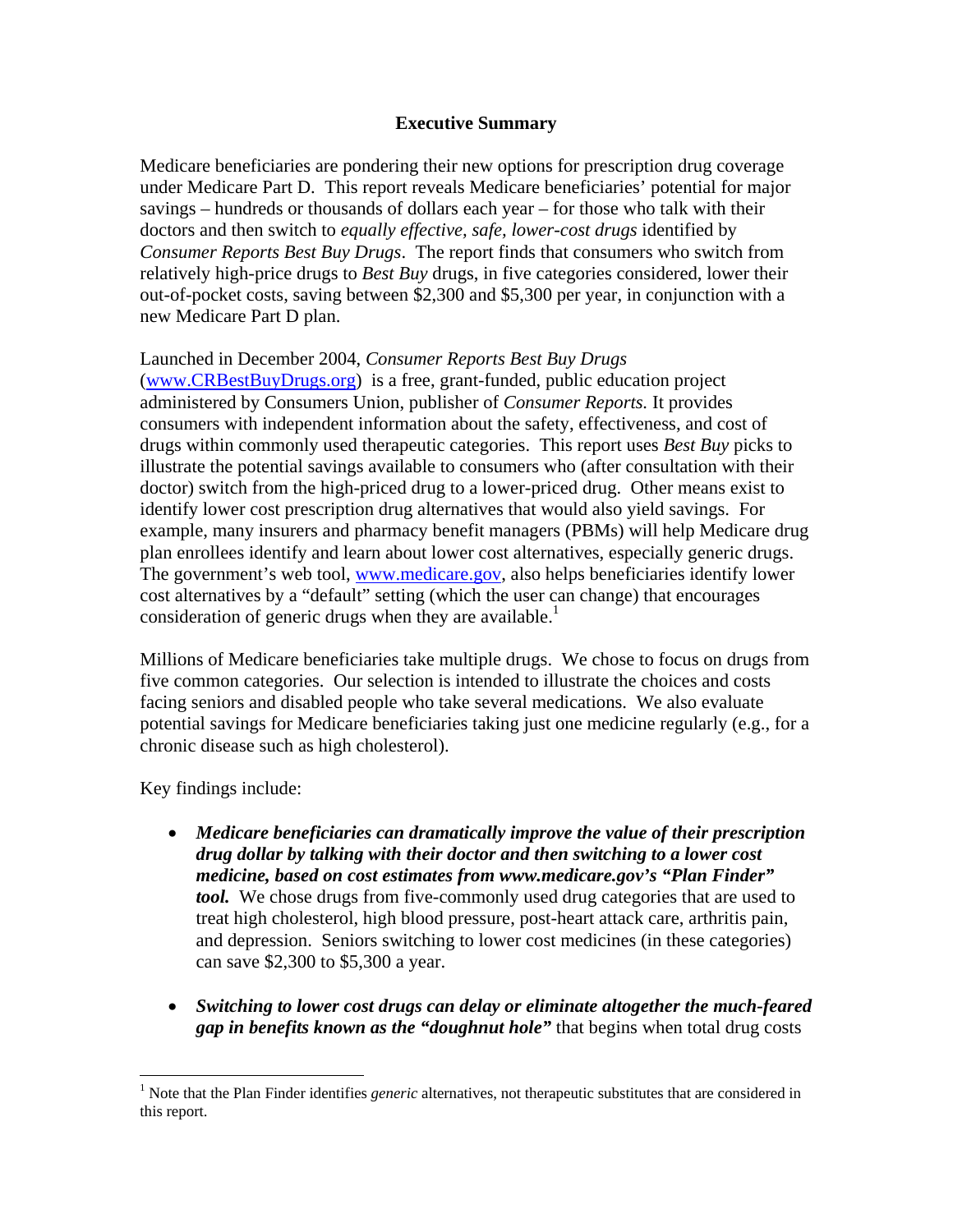equal  $$2,250$ .<sup>2</sup> In fact, for the five drug comparisons studied in this report, Medicare beneficiaries can avoid falling into the doughnut hole altogether, regardless of which drug plan they choose.

- *Large potential savings are even available to consumers who are only taking one medication.* Again, using the www.medicare.gov Plan Finder, we estimate that for three drug pairs considered, potential annual savings from switching from a high-priced drug to a lower-priced drug are between \$279 and \$2,597 per year. In many cases, these savings are sufficient to pay the cost of enrolling in a Medicare Part D plan.
- *Even consumers who do not enroll in a Medicare prescription drug plan can save money by switching to Best Buy or other lower-cost medicines.* We considered potential savings from switching to a *Consumer Reports Best Buy Drug* for consumers who do not enroll in a Medicare Part D plan. We used retail drug prices posted at www.drugstore.com. Simply switching to a *Best Buy* drug can save a consumer without drug coverage \$360 to \$1,908 per year. Should a consumer be taking drugs in each of the five categories studied, total annual savings would be \$4,500.

This report demonstrates that consumers can achieve considerable savings by carefully reviewing the drugs that they are taking, and talking with their doctors about whether an equally effective, more affordable, drug is appropriate for them. The combination of lower-cost drugs and coverage with a Medicare Part D plan can help reduce the financial burden of out-of-pocket drug costs many seniors and disabled currently face.

1

 $2^{2}$  Some Medicare Prescription Drug Plans have some coverage of costs in the doughnut hole, but this is unusual and is often limited to generic drugs only or associated with a relatively high premium.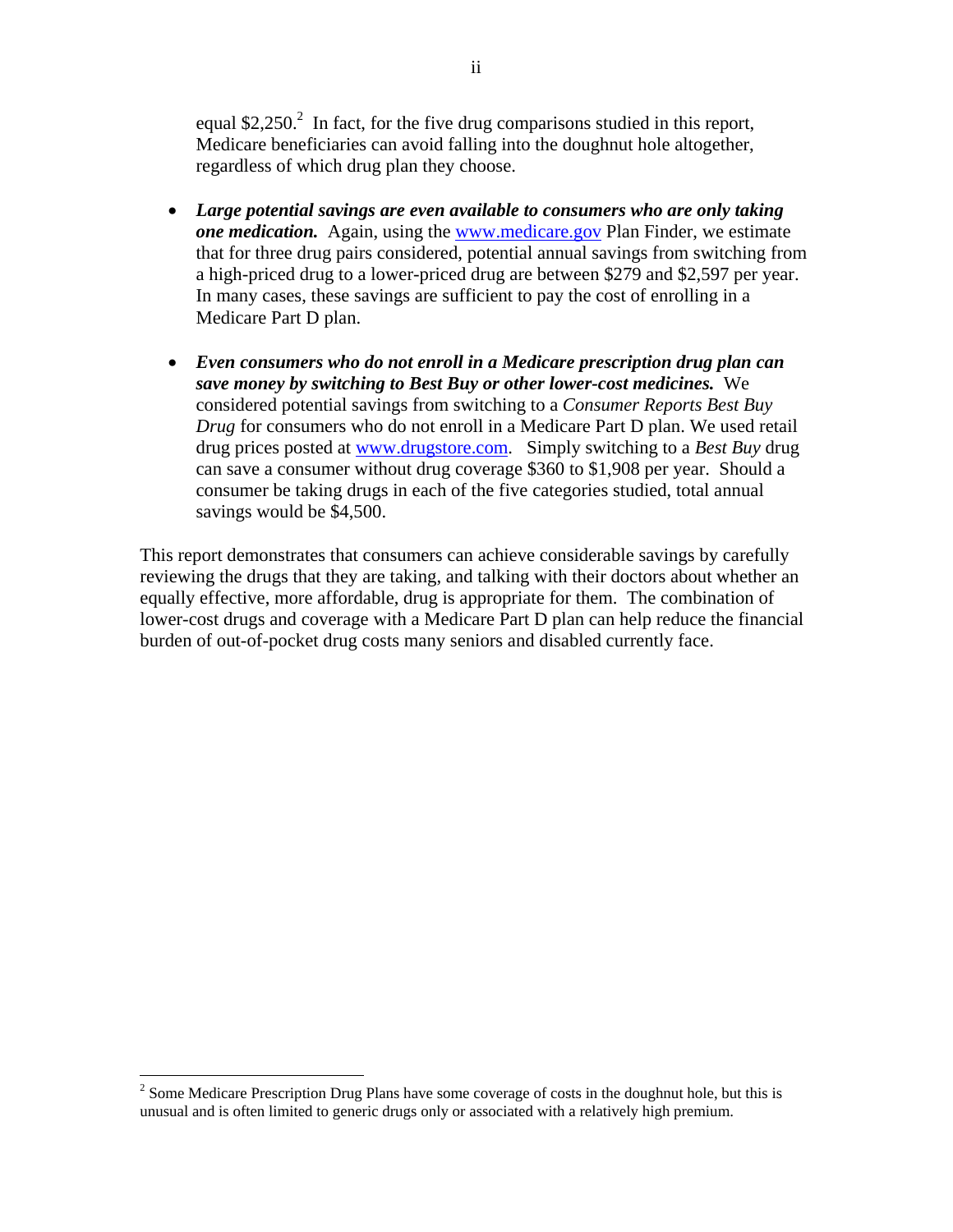### **Introduction**

Medicare beneficiaries are now in the process of deciding which (if any) Medicare prescription drug plan is best for them. The decision is complicated because the drug benefit is offered by more than 200 private plans. The purpose of this report is to increase awareness among Medicare beneficiaries – and other consumers who might be without any drug coverage – that there are large potential savings available to those who switch to a doctor-approved alternative.

This report is not intended to directly help beneficiaries select a plan. More information and tips about this choice are available at www.consumersunion.org, www.consumerreports.org, www.medicarerights.org/101.html, www.kff.org/medicare/index.cfm, www.carxe.org, as well as the www.medicare.gov website.

Consumers Union launched its *Consumer Reports Best Buy Drugs* public education program in December 2004. www.CRBestBuyDrugs.org now includes comprehensive reports that provide information for consumers about the comparative effectiveness, safety, and cost of drugs in ten commonly used therapeutic categories:

- ACE Inhibitors (High Blood Pressure and Heart Disease)
- Antidepressants
- Attention Deficit Hyperactivity Disorder (ADHD)
- Antihistamines (for allergies)
- Beta Blockers (High Blood Pressure and Heart Disease)
- Calcium Channel Blockers (High Blood Pressure and Heart Disease)
- Menopause Drugs
- Osteoarthritis and Pain: Non-Steroidal Anti-Inflammatory Drugs (NSAIDs)
- Proton Pump Inhibitors (Heartburn, Ulcers, and Stomach Acid Reflux)
- Statins (Cholesterol-Lowering Drugs)

The medical findings in the *Best Buy* drugs reports are based primarily on a series of comprehensive and independent reviews of the scientific literature and evidence on the effectiveness and safety of drugs in specific classes. The reviews were conducted by teams of physicians and researchers at the Oregon Health & Science University Evidence-based Practice Center (EPC) as part of the Drug Effectiveness Review Project, or DERP. For more information about DERP, see http://www.ohsu.edu/drugeffectiveness/.

Consumers Union, which publishes *Consumer Reports* magazine, started *Consumer Reports Best Buy Drugs* to fill a gap in the public's knowledge about the effectiveness and safety of prescription drugs and to help consumers compare the wide variety of drug options to treat a given illness or condition. With the needed information in hand, consumers, in consultation with their doctors and pharmacists, are better able to choose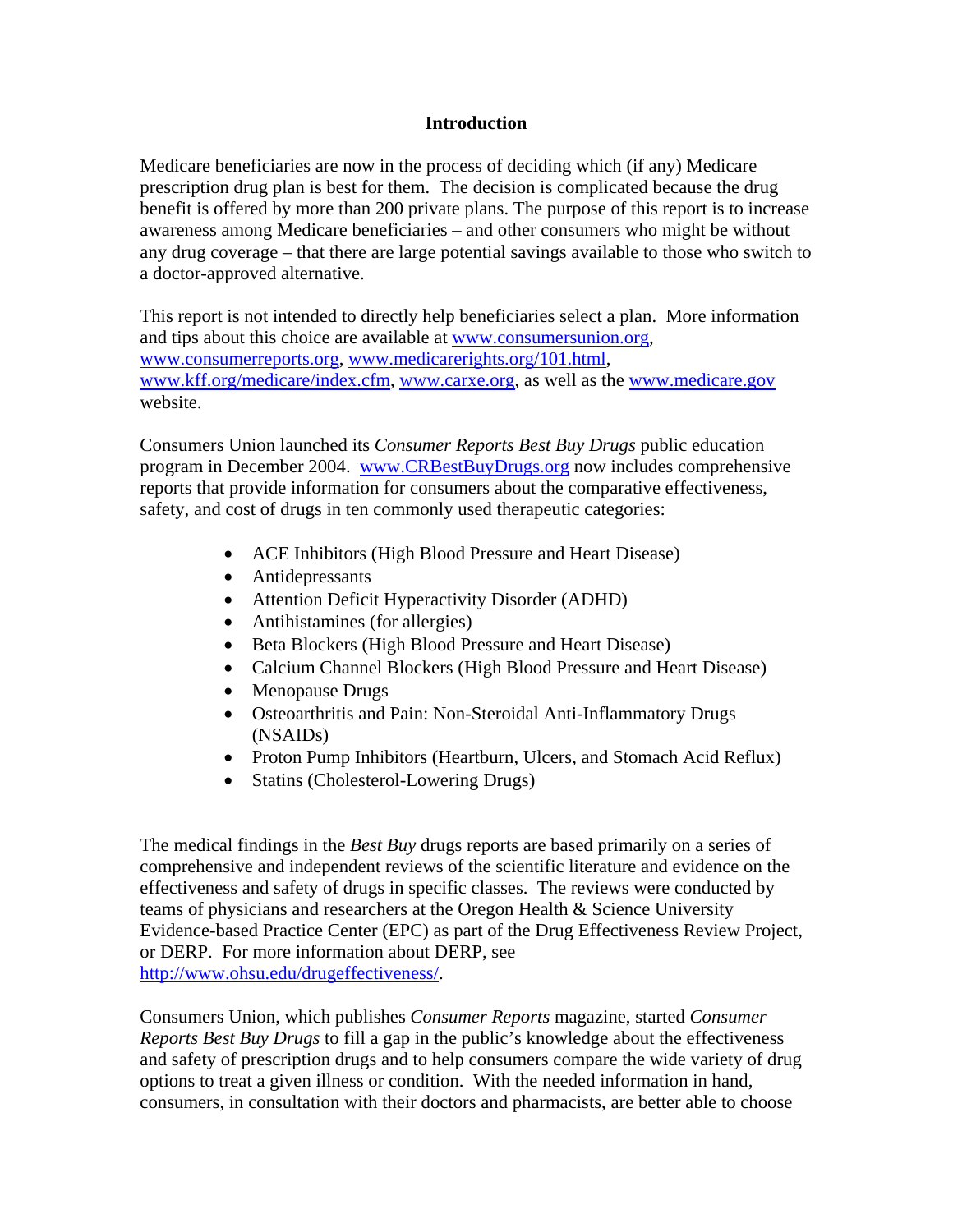effective and affordable medicine. *Consumer Reports Best Buy Drugs* provides an independent perspective on the comparative value of prescription drugs – a perspective not driven by pharmaceutical industry marketing and advertising that emphasizes costly new drugs that are not necessarily or always better or safer.

This analysis is based on summaries of comparative effectiveness as prepared by Consumer Reports Best Buy Drugs. For a full explanation of our methodology, underlying evidence-based database, and peer review process, please see www.CRBestBuyDrugs.org.

*Consumer Reports Best Buy Drugs* is funded by two grants: The Engelberg Foundation, a charitable trust, provided a major two-year grant to fund the creation of the project, the development of the Drug Reports, and a pubic outreach and communications effort to promote the use of the information. Additional funding came from the National Library of Medicine, a part of the National Institutes of Health. The National Library of Medicine awarded Consumers Union a three-year grant to develop related resources for consumers on shopping for prescription drugs, including information about costeffectiveness.

# **METHODS**

**Overview.** To calculate savings for Medicare beneficiaries, we:

- 1. Identified three states for consideration (i.e., one zip code in a major city)
- 2. Selected five commonly used therapeutic categories with available *Consumer Reports Best Buy Drugs* reports
- 3. Identified a *Best Buy* drug and alternative drug for each therapeutic category, based on the analyses in various *Best Buy Drugs* reports
- 4. Used the www.medicare.gov Plan Finder to estimate annual costs for a consumer who needs the package of five drugs

**Step one:** The three states used for this analysis were: Georgia, California, and Minnesota. Each of these states is part of an outreach educational effort in the *Consumer Reports Best Buy Drugs* project. They also represent geographic variation and diversity. Because the government's plan finder tool requires zip codes (since plans vary from region to region in most states), we identified a zip code to use for each state. Forty-one Prescription Drug Plans (PDPs) are available in both Georgia and Minnesota, and fortyseven are available in California. We chose the following zip codes:

| California: | 95819 (Sacramento)  |
|-------------|---------------------|
| Georgia:    | 30303 (Atlanta)     |
| Minnesota   | 55414 (Minneapolis) |

**Step two.** We selected five therapeutic categories for which *Consumer Reports Best Buy Drugs* reports have been completed. We limited the categories to those for which there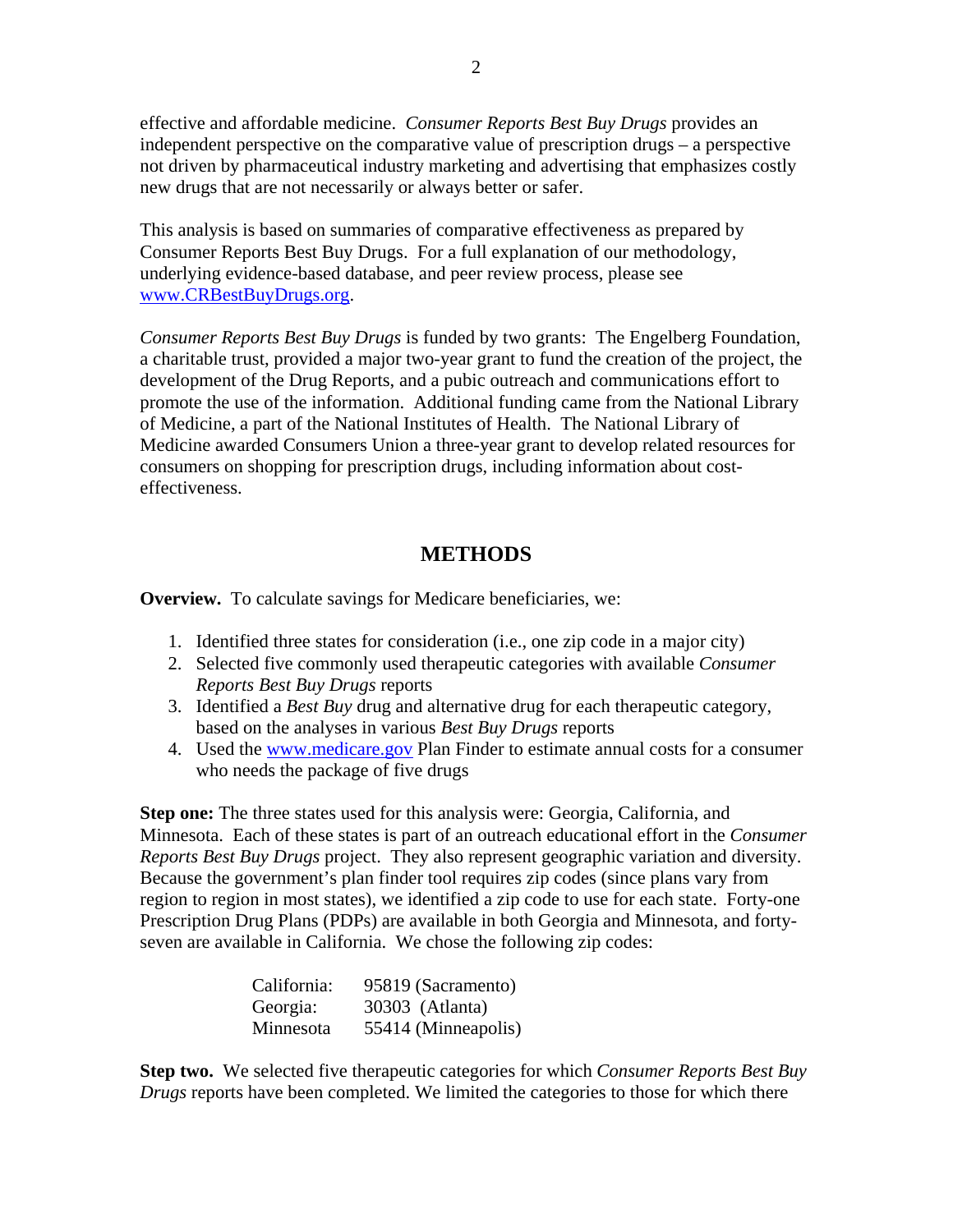are prescription drugs identified as *Best Buy* drugs (so as not to run into comparability questions since Medicare Part D does not cover over-the-counter drugs, which we sometimes recommend as the best bargain). The categories selected were:

| <b>Therapeutic Category</b>                        | <b>Condition</b>                   |
|----------------------------------------------------|------------------------------------|
| <b>Statins</b>                                     | High cholesterol                   |
| <b>Calcium Channel Blockers</b>                    | High blood pressure                |
| <b>ACE</b> Inhibitors                              | For treatment after a heart attack |
| NSAIDs (non-steroidal anti-<br>inflammatory drugs) | Arthritis pain                     |
| Antidepressants                                    | Depression                         |

**Step three:** We identified a *Best Buy* drug and an appropriate drug that is therapeutically equivalent and often prescribed instead of the *Best Buy* drug. The alternative set of drugs are all brand name drugs.3 We based the choice on the *Best Buy Drugs* reports that present the evidence about comparative effectiveness, safety and cost. Table 1 presents the drugs chosen for comparison.

| <b>Condition</b> | <b>Drug Category</b> | <b>Best Buy Drug</b>                    | <b>Alternative Drug</b>  |
|------------------|----------------------|-----------------------------------------|--------------------------|
| For a            | <b>Statins</b>       | Generic Lovastatin 20                   | Lipitor 20 mg            |
| cholesterol      |                      | $mg(30 \text{ per month})$              | (30 per month)           |
| reduction of     |                      |                                         |                          |
| less than $40%$  |                      |                                         |                          |
| High blood       | Calcium              | Diltiazem SR 120 mg                     | Procardia XL 60 mg       |
| pressure         | Channel              | capsule (30 per month)                  | $(30 \text{ per month})$ |
|                  | Blocker*             |                                         |                          |
| After heart      | <b>ACE</b> Inhibitor | Lisinopril 20 mg                        | Altace 2.5 mg            |
| attack           |                      | $(30 \text{ per month})$                | $(30 \text{ per month})$ |
| Arthritis pain   | NSAID (non-          | Ibuprofen $400 \text{ mg } 3 \text{ x}$ | Celebrex 200 mg 2 x day  |
|                  | steroidal anti-      | day                                     | $(60 \text{ per month})$ |
|                  | inflammatory)        | $(90 \text{ per month})$                |                          |
| Depression       | Antidepressant       | Generic Fluoxetine 20                   | Zoloft 25 mg             |
|                  |                      | $mg(30 \text{ per month})$              | $(30$ per month)         |

# **Table 1: Consumer Reports Best Buy Drugs and Alternative Drugs**

\* Would likely be prescribed along with another type of blood pressure medicine, for example a diuretic

1

<sup>3</sup> For this analysis, the generic drugs used for comparison (Lovastatin and Fluoxetine) are *not* the generic form of the alternative drugs. In fact, generics are not available at this time for the brand name drugs considered, with the exception of Procardia XL.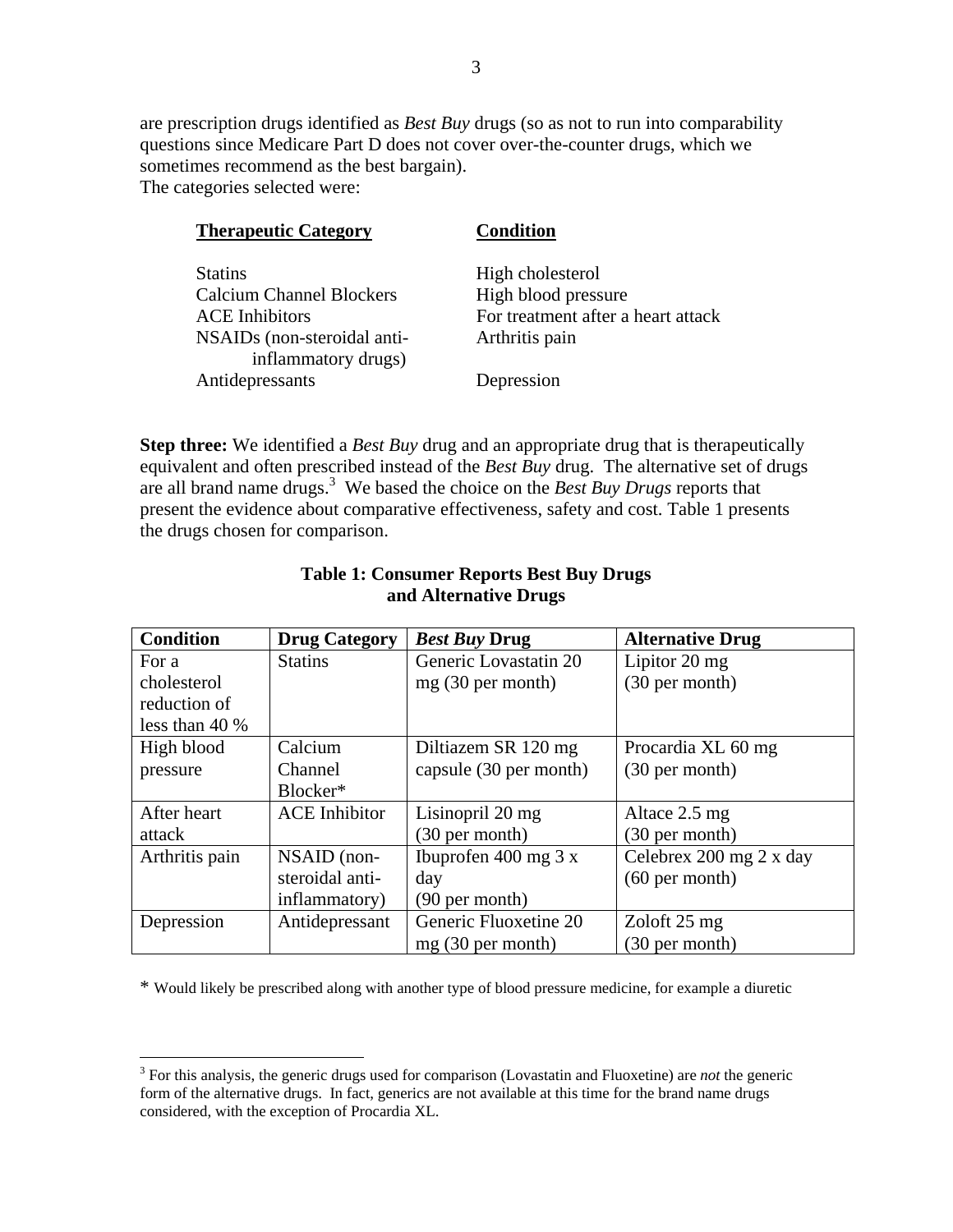**Step four:** We used the Medicare Plan Finder tool (at www.medicare.gov) to find the total annual cost for the two sets of drugs above: the *Best Buy* drugs and the alternative set of drugs, in each of the three zip codes. When using the alternative set of drugs, we explicitly rejected the generic substitution option offered at www.medicare.gov.<sup>4</sup> We did not specify any pharmacy preference. The analyses were prepared for the stand-alone Prescription Drug Plans, not the Medicare Advantage plans (where health care coverage, including prescription drugs, is through private health maintenance organizations).

# **FINDINGS**

Table 2 summarizes the estimated total annual costs for the two sets of drugs (listed in Table 1) in the three states. Total annual costs consist of premiums, deductibles, costsharing (e.g., \$25 co-payments) and costs of drugs not covered by the formulary. The cost estimates were prepared between November 30 and December 7, 2005. Note that since prices and drug coverage can change, different results might be obtained if this analysis were repeated. The findings for California (95819) were:

- A Medicare beneficiary in the California zip code (Sacramento) would save \$2,555 a year by switching to all five lower cost drugs and enrolling in the lowest cost plan available in California.
- If the beneficiary enrolled in an average cost plan, the annual savings from switching to lower cost drugs would be \$3,781.
- If the beneficiary enrolled in the highest cost drug plan, the savings from switching to lower cost drugs would be \$5,278.

The table reports similar savings for Georgia and Minnesota.

 $\overline{a}$ 

In all three states considered, the Medicare beneficiary who switched to all five lower cost (*Best Buy)* drugs **could avoid falling into the doughnut hole (coverage gap), regardless of which Medicare Part D plan selected.** The coverage gap in most plans begins when total drug costs equal \$2,250. In all states, the person taking the package of *Best Buy* drugs *would never reach this total in annual drug costs*. In contrast, in all three states studied, a Medicare beneficiary who continued to take the five more expensive alternative drugs would experience at least some period in the doughnut hole (unless they chose a relatively high premium plan that included some coverage of the doughnut hole).

There are several reasons that total annual out-of-pocket costs are considerably lower for the *Best Buy* drugs. First, the prices of these drugs are lower. Second, in many cases, the Prescription Drug Plan formularies do not include the more expensive drugs. To determine this, it is necessary to research the specific formulary for the particular plan. For example, the MedicareRx Rewards plan and the Blue Cross MedicareRx Plus plan in California do not include Altace (2.5 mg) or Procardia XL (60 mg) on their formularies. These plans do include the lower-cost *Best Buy* drugs. In addition, the Prescription Drug

 $4 \text{ In order to encourage the substitution of generics, [www.medicare.gov](https://www.medicare.gov) automatically checks a generic box;$ users can simply delete that check if they want the brand drug.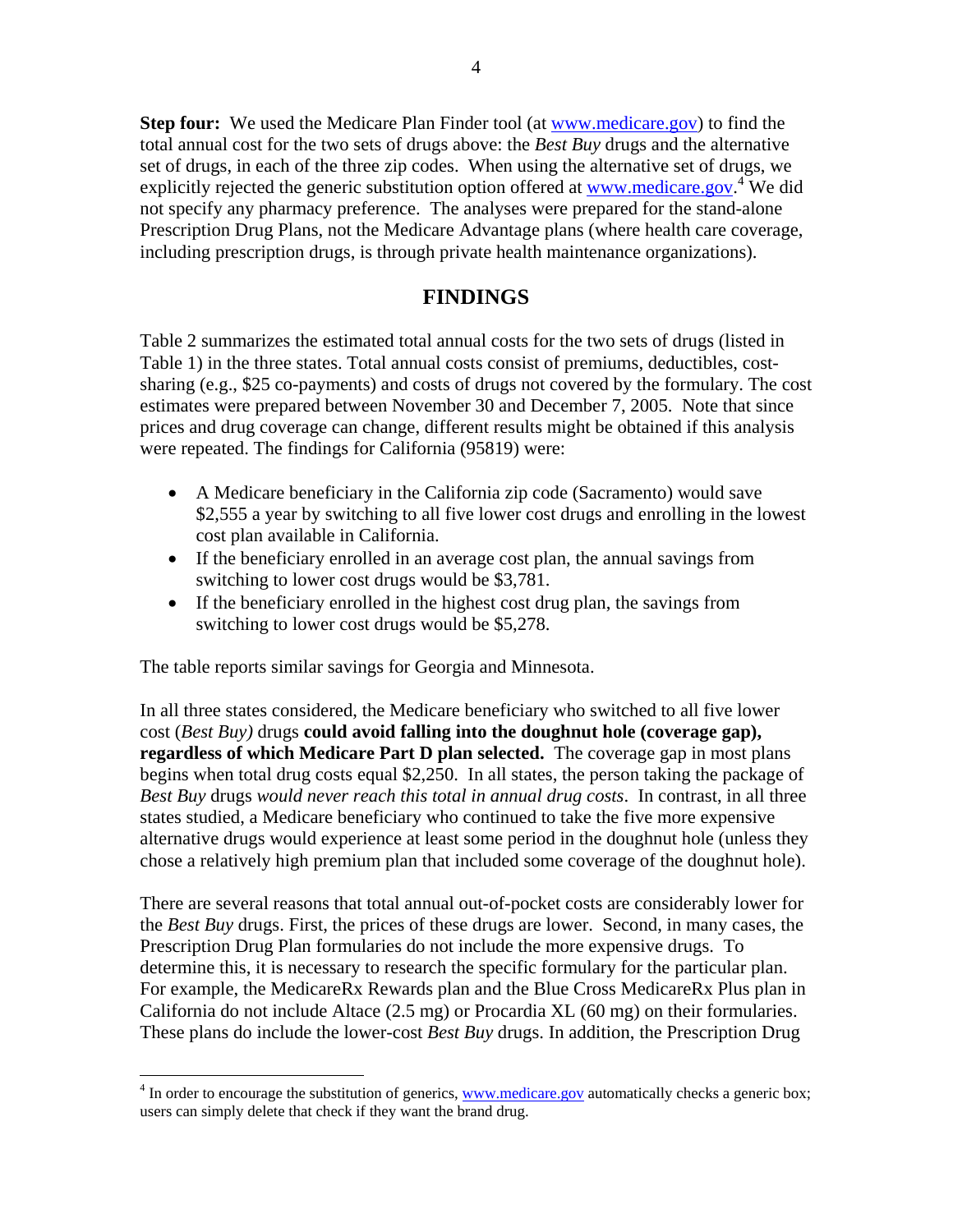| Sacramento,               |                          |                          |                                      |
|---------------------------|--------------------------|--------------------------|--------------------------------------|
| California 95819          |                          |                          |                                      |
|                           | <b>Best Buy Drugs</b>    | <b>Alternative Drugs</b> | <b>Potential Savings</b><br>(Annual) |
|                           | <b>Total Annual Cost</b> | <b>Total Annual Cost</b> |                                      |
| Lowest cost plan*         | \$216                    | \$2,771                  | \$2,555                              |
| Average cost plan         | \$1,104                  | \$4,885                  | \$3,781                              |
| Highest cost plan**       | \$1,830                  | \$7,108                  | \$5,278                              |
|                           |                          |                          |                                      |
| Atlanta,<br>Georgia 30303 |                          |                          |                                      |
|                           | <b>Best Buy Drugs</b>    | <b>Alternative Drugs</b> | <b>Potential Savings</b>             |
|                           |                          |                          | (Annual)                             |
|                           | <b>Total Annual Cost</b> | <b>Total Annual Cost</b> |                                      |
|                           |                          |                          |                                      |
| Lowest cost plan*         | \$299                    | \$3,038                  | \$2,739                              |
| Average cost plan         | \$1,195                  | \$4,891                  | \$3,696                              |
| Highest cost plan**       | \$1,848                  | \$6,700                  | \$4,852                              |
|                           |                          |                          |                                      |
| Minneapolis,              |                          |                          |                                      |
| Minnesota 55414           |                          |                          |                                      |
|                           | <b>Best Buy Drugs</b>    | <b>Alternative Drugs</b> | <b>Potential Savings</b>             |
|                           | <b>Total Annual Cost</b> | <b>Total Annual Cost</b> | (Annual)                             |
| Lowest cost plan*         | \$293                    | \$2,624                  | \$2,331                              |
| Average cost plan         | \$1,166                  | \$4,794                  | \$3,598                              |
| Highest cost plan**       | \$1,878                  | \$6,712                  | \$4,834                              |

**Table 2: Total Annual Drug Costs for Three Zip Codes: Comparing Costs for Package of Five Consumer Reports Best Buy Drugs and Alternative Drugs** 

**\***The lowest cost plan is the Medicare Part D plan that has the lowest total annual costs for the given set of drugs. Total annual costs include the monthly premiums, deductible, cost-sharing, and costs of drugs not covered by the formulary.

\*\*The highest cost plan is the Medicare Part D plan that has the highest total annual cost for the given set of drugs. Again, total annual costs include the monthly premiums, deductible, cost-sharing, and costs of drugs not covered by the formulary.

Plans may place the higher priced drug in a higher cost-sharing tier than other drugs. For example, both MedicareRx Rewards and Blue Cross MedicareRx Value in California include the other three alternative set drugs in tier 2. This means that the beneficiary pays a larger copay than he/she would if the drug were in the plan's tier 1. For example, Blue Cross Medicare Rx Value charges a \$30 copay for tier 2 drugs, vs. \$5 copay for tier 1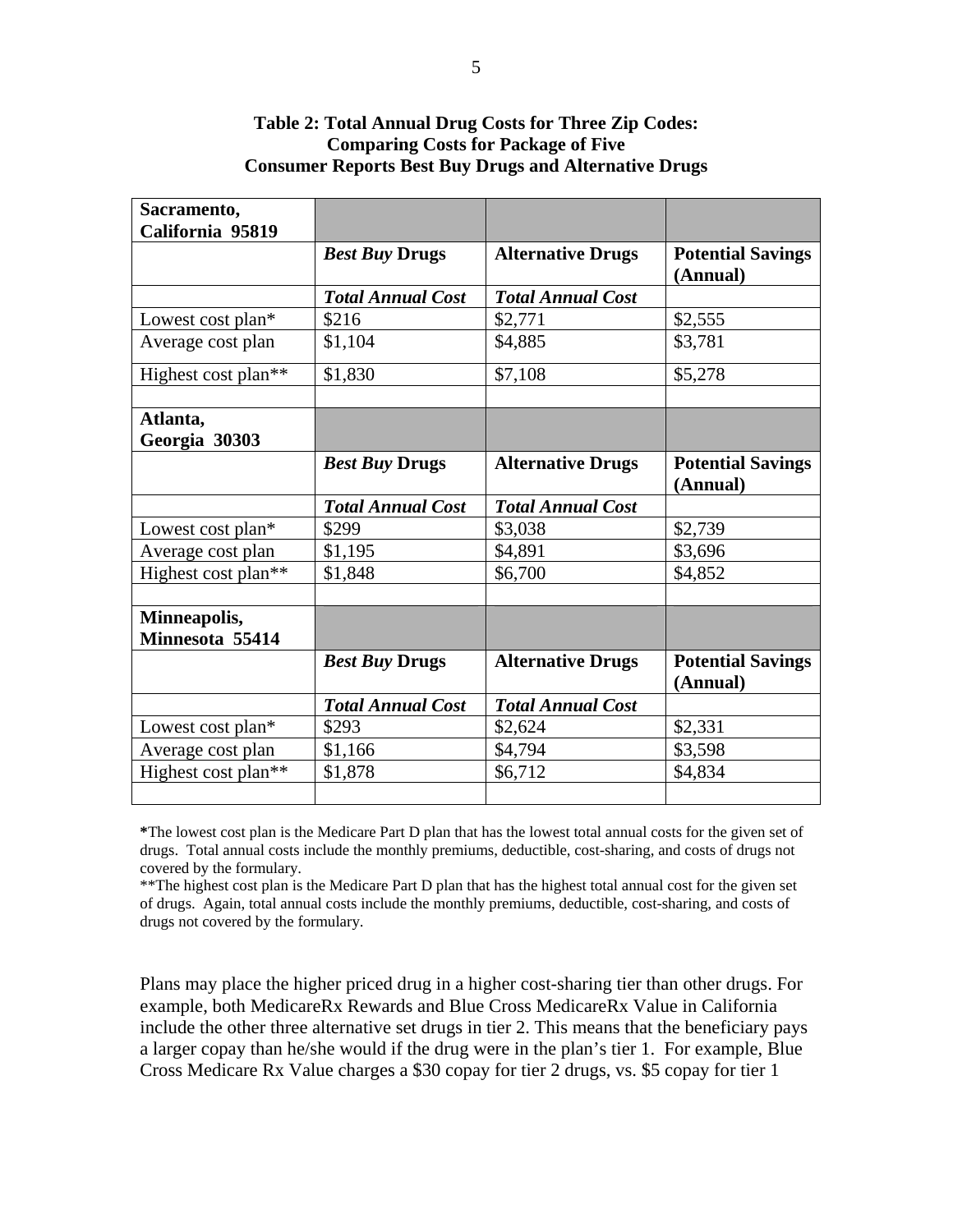drugs. The combination of higher prices, higher cost-sharing, and lack of inclusion in the formulary combine to make the total costs higher for the alternative drug set.

The package of five drugs in the analysis above gives an indication of potential savings for someone who takes multiple drugs. The package of drugs was *not* selected with the intention of showing a typical person's spending, though it is possible that many people do in fact take this combination of drugs.

## **Single Drug Savings**

We calculated savings for people taking just one drug, as well. For each of three zip codes used above, we ran a comparison of total annual costs for one of the therapeutic categories, comparing the total annual costs for a person using one *Best Buy* drug to the cost of taking the alternative drug.

Table 3 below summarizes our findings. Savings from switching from one of the relatively high-priced drugs to an equally effective and safe lower price drug ranged from \$279 to \$1,019, depending on the drug category, zip code, and whether the plan was low cost or high cost. These savings are large enough, in many cases, to cover the cost of the new Medicare Part D premium. Monthly premiums for stand-alone Prescription Drug Plans range from \$5 to \$66 in California, \$18 to \$73 in Georgia, and \$2 to \$100 in Minnesota.

(Table 3 is on the next page.)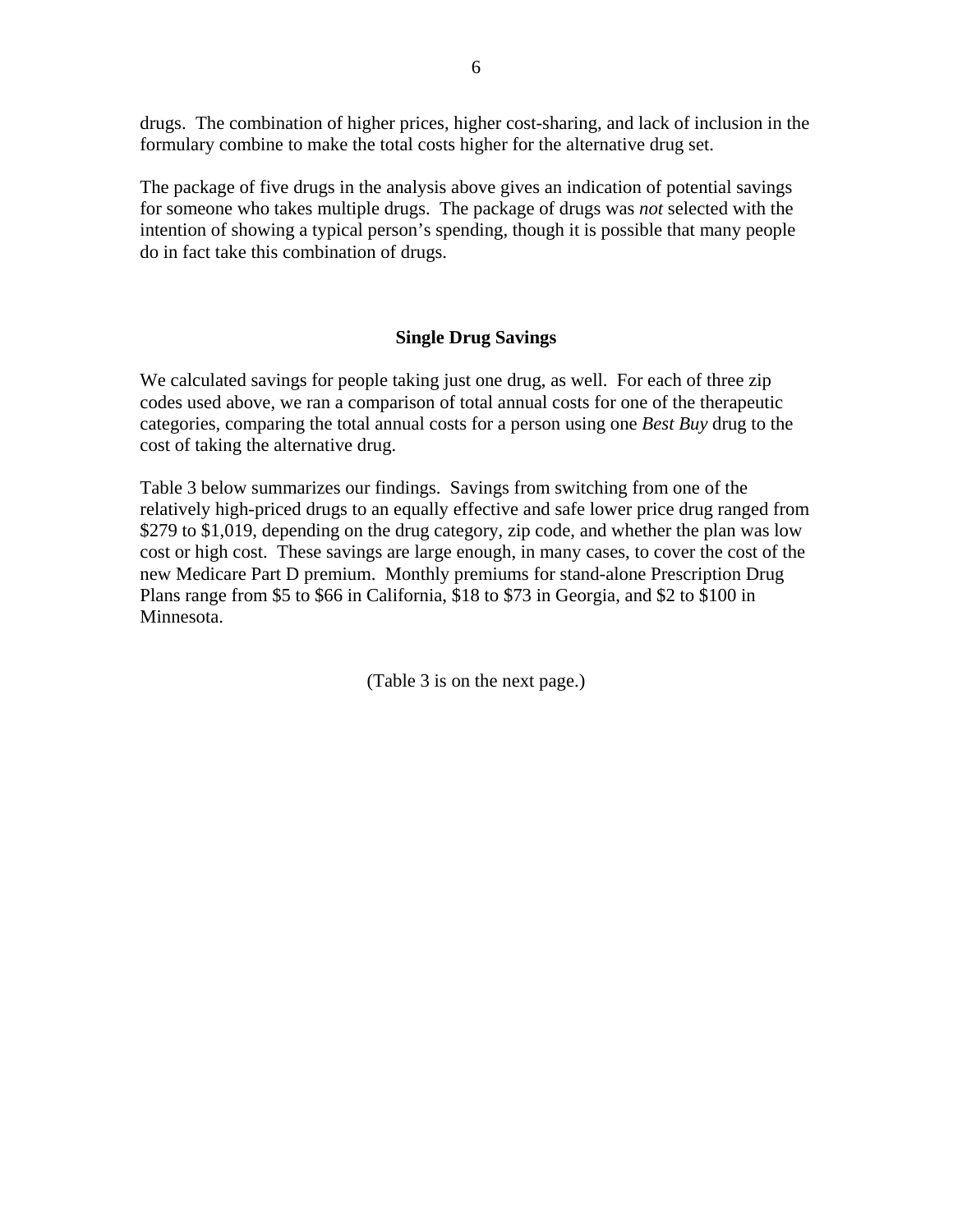| Sacramento,                |                           |                          |                          |
|----------------------------|---------------------------|--------------------------|--------------------------|
| California 95819           |                           |                          |                          |
|                            | <b>Best Buy Drug:</b>     | <b>Alternative Drug:</b> | <b>Potential Savings</b> |
|                            | <b>Generic Lovastatin</b> | Lipitor                  | (Annual)                 |
|                            | <b>Total Annual Cost</b>  | <b>Total Annual Cost</b> |                          |
| Lowest cost plan*          | \$216                     | \$495                    | \$279                    |
| Average cost plan          | \$575                     | \$922                    | \$347                    |
| Highest cost plan**        | \$1,350                   | \$2,087                  | \$737                    |
|                            |                           |                          |                          |
| Atlanta,                   |                           |                          |                          |
| Georgia 30303              |                           |                          |                          |
|                            | <b>Best Buy Drug:</b>     | <b>Alternative Drug:</b> | <b>Potential Savings</b> |
|                            | <b>Ibuprofen</b>          | <b>Celebrex</b>          | (Annual)                 |
|                            | <b>Total Annual Cost</b>  | <b>Total Annual Cost</b> |                          |
| \$299<br>Lowest cost plan* |                           | \$635                    | \$336                    |
| \$522<br>Average cost plan |                           | \$1,479                  | \$957                    |
| Highest cost plan**        | \$962                     | \$3,559                  | \$2,597                  |
|                            |                           |                          |                          |
| Minneapolis,               |                           |                          |                          |
| Minnesota 55414            |                           |                          |                          |
|                            | <b>Best Buy Drug:</b>     | <b>Alternative Drug:</b> | <b>Potential Savings</b> |
|                            | <b>Generic Fluoxetine</b> | Zoloft                   | (Annual)                 |
|                            | <b>Total Annual Cost</b>  | <b>Total Annual Cost</b> |                          |
| Lowest cost plan*          | \$124                     | \$419                    | \$295                    |
| Average cost plan          | \$533                     | \$1,051                  | \$518                    |
| Highest cost plan**        | \$1,229                   | \$2,248                  | \$1,019                  |
|                            |                           |                          |                          |

## **Table 3: Total Annual Drug Costs for Individual Drugs: Comparing Costs with Consumer Reports Best Buy Drug And Alternative Drug**

**\***The lowest cost plan is the Medicare Part D plan that has the lowest total annual costs for the given set of drugs. Total annual costs include the monthly premiums, deductible, cost-sharing, and costs of drugs not covered by the formulary.

\*\*The highest cost plan is the Medicare Part D plan that has the highest total annual cost for the given set of drugs. Again, total annual costs include the monthly premiums, deductible, cost-sharing, and costs of drugs not covered by the formulary.

#### **Potential Savings for those who do not enroll in Medicare Part D Plan**

For comparison, we then looked up the retail prices for these drugs (at drugstore.com) to calculate the potential savings from switching to a *Consumer Reports Best Buy Drug without* enrolling in a Medicare Part D plan.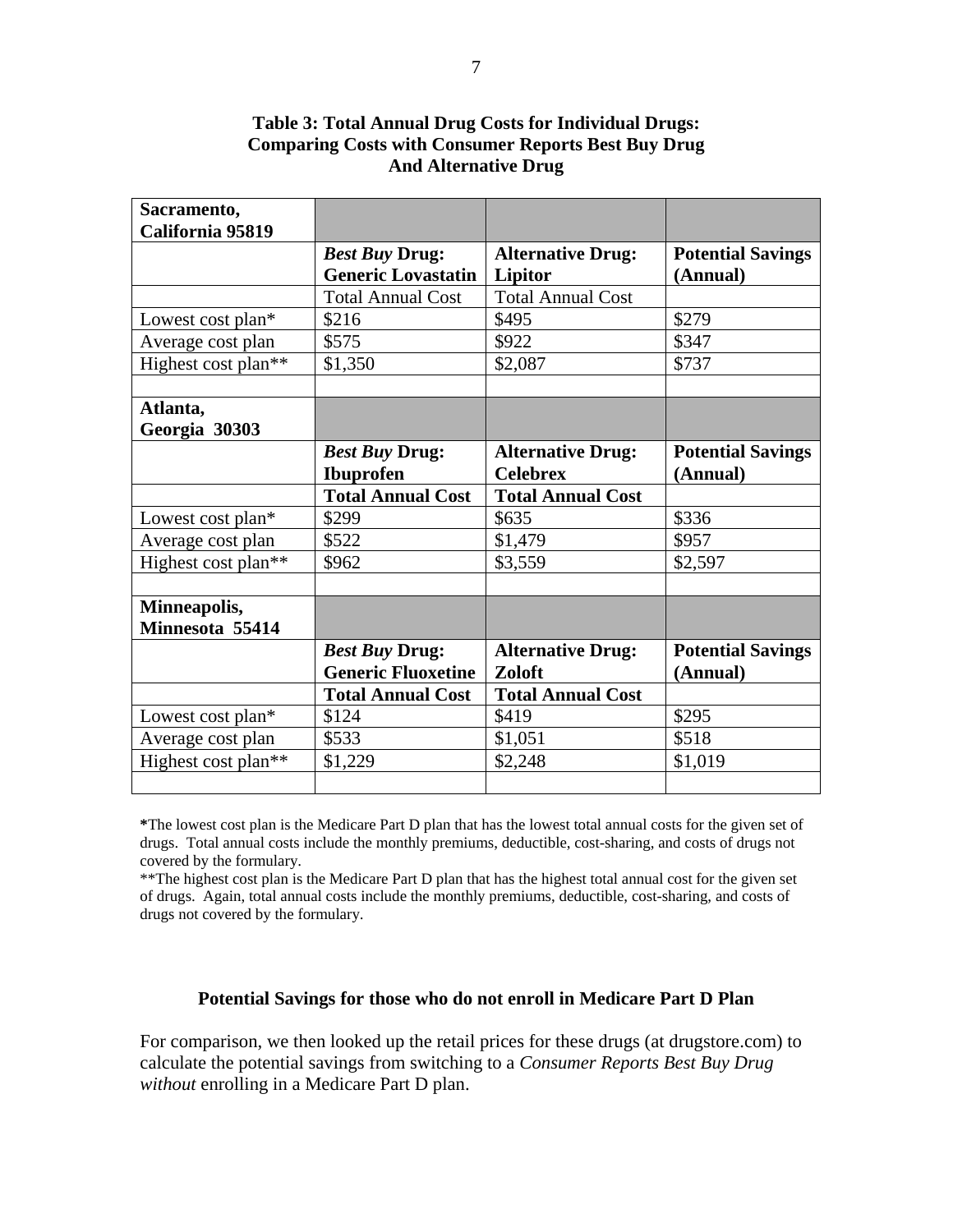Table 4 summarizes our findings. Potential annual savings available to consumers merely by switching from the high priced drug to the *Best Buy* drug alternative range from \$360 to \$1,908. A person who was taking drugs in each of these categories, and switched from the high priced drug to the *Best Buy* drug, would save \$4,500 in a year.

| <b>Best Buy</b><br><b>Drugs</b>                       | <b>Monthly</b><br>$\text{cost}^5$ | <b>Alternative</b><br><b>Drugs</b>                               | <b>Monthly</b><br>Cost | <b>Potential</b><br><b>Monthly</b><br><b>Savings</b> | <b>Potential</b><br><b>Annual</b><br><b>Savings</b> |
|-------------------------------------------------------|-----------------------------------|------------------------------------------------------------------|------------------------|------------------------------------------------------|-----------------------------------------------------|
| Lovastatin<br>$20 \text{ mg.} (30)$<br>tablets)       | \$37                              | Lipitor 20<br>mg. (30)<br>tablets)                               | \$100                  | \$63                                                 | \$756                                               |
| Lisinopril<br>$20 \text{ mg } (30$<br>tablets)        | \$10                              | Altace 2.5 mg<br>(30 capsules)                                   | $\overline{$40^6}$     | \$30                                                 | \$360                                               |
| Ibuprofen<br>$400$ mg<br>$3x$ day                     | \$9                               | Celebrex 200<br>$mg$ 2x day<br>$(60 \text{ capsule})$<br>2 x 84  | \$168                  | \$159                                                | \$1,908                                             |
| Fluoxetine<br>$HCL$ 20 mg<br>(30 tablets)             | \$16                              | Zoloft 25 mg.<br>(30 tablets)                                    | \$77                   | \$61                                                 | \$732                                               |
| Diltiazem<br>HCL CR 60<br>$mg$ , 2 x day <sup>7</sup> | \$30                              | Procardia XL<br>$30 \text{ mg}, 2 \text{ x}$<br>day <sup>8</sup> | \$92                   | \$62                                                 | \$744                                               |
| <b>TOTAL</b>                                          |                                   |                                                                  |                        |                                                      | \$4,500                                             |

#### **Table 4: Potential Savings of Switching to** *Consumer Reports Best Buy Drugs* **without Medicare Part D Coverage**

 $\overline{a}$ 

<sup>&</sup>lt;sup>5</sup> These prices were attained from **www.drugstore.com** on December 5, 2005. Note that some adjustments were made to get a comparable number of pills per prescription on the drugstore.com website. For example, Celebrex came in 30 capsule packages, so to take 2 a day, it was assumed that 2 prescriptions of 30 each were purchased. Diltiazem 120 mg is not specifically listed as SR (sustained release); we assume that this is the same as the Diltiazem SR 120 mg. form listed at Medicare.gov. Procardia XL 60 mg was not available at Drugstore.com, so it is assumed that two 30 mg. pills would be taken.

<sup>&</sup>lt;sup>6</sup> This is half the cost of the 60-capsule prescription; 30-capsule prescription is not available at www.drugstore.com.

 $<sup>7</sup>$  Diltiazem SR 120 mg, the drug form used for the Medicare PDP analyses, is not available in this form</sup> from drugstore.com. For this table, we used a substitute form, Diltiazem HCL CR, 60 mg, 12-hours, and assumed that this would be taken twice a day. (The SR version was available at a 60 mg level, with 24 hour coverage). Note: medicare.gov lists the drug as: Diltiazem HCL SR CAP 24 HR.

 $8$  Procardia XL 60 mg was used for the Medicare PDP analyses. This is not available from drugstore.com. Instead we used Procardia XL 30 mg, and assumed that 2 tablets would be used a day.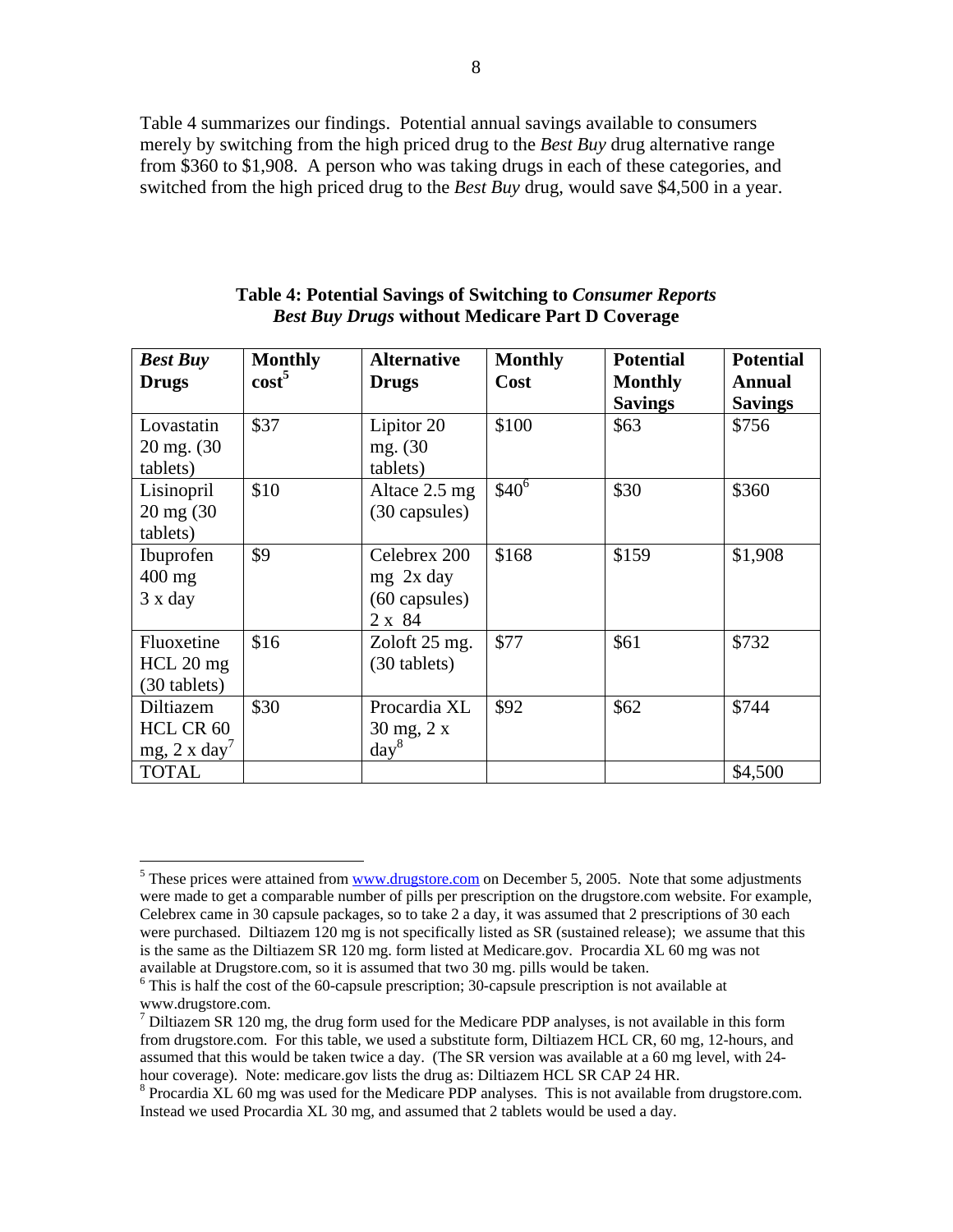#### **Conclusion**

This analysis demonstrates that Medicare beneficiaries who want to get better value for their prescription dollars should talk with their doctors and pharmacists about switching from high-priced drugs to alternative drugs that are equally effective and safe, yet are far more affordable. *Consumer Reports Best Buy Drugs* (www.CRBestBuyDrugs.org) currently provides information on ten categories of drugs and more categories will be added in the coming months. Medicare beneficiaries should consider alternative drug choices when enrolling in Medicare Part D plans. Consumers not eligible for Medicare Part D should consider talking with their doctors and pharmacists about lower cost drug alternatives. They can save substantial amounts of money by doing so.

#### **Attachments:**

Tables showing the total annual costs *Best Buy* drugs and alternative drugs sets in selected zip codes for California, Georgia, and Minnesota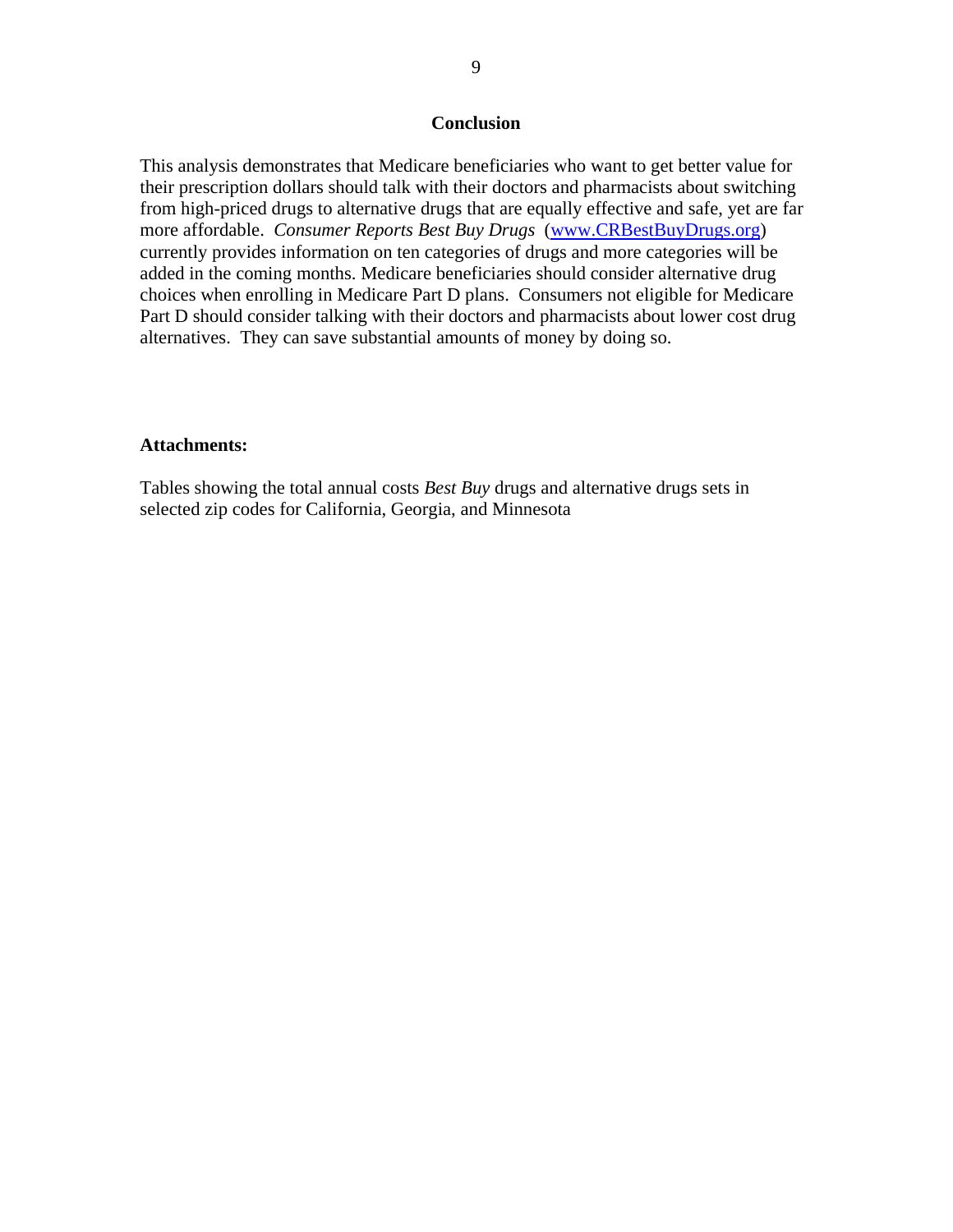# **Total Annual Cost, Medicare Part D Plans**

#### **CALIFORNIA**

*Plans(from low cost to high cost)*

| Plans(from low cost to high cost)             |                     |                                                                |                    |
|-----------------------------------------------|---------------------|----------------------------------------------------------------|--------------------|
|                                               |                     |                                                                |                    |
|                                               | Total annual        |                                                                | Total annual cost, |
| Name of plan                                  | cost, BBDs          | Name of plan                                                   | alternative drugs  |
| 1 WellCare Signature<br>2 WellCare Complete   | \$216<br>\$417      | Humana PDP Complete S5884-060<br>Humana PDP Standard S5884-090 | \$2,771            |
| 3 WellCare Premier                            | \$439               | Humana PDP Enhanced S5884-030                                  | \$3,688<br>\$3,767 |
|                                               | \$579               |                                                                |                    |
| 4 AARP MedicareRx Plan<br>5 United HealthRx   |                     | <b>Health Net Orange</b>                                       | \$3,901            |
|                                               | \$697               | <b>Blue Cross MedicareRx Plus</b>                              | \$3,937            |
| 6 Humana PDP Standard S5884-090               | \$821               | <b>MedicareRx Rewards Plus</b>                                 | \$3,937            |
| 7 Health Net Orange                           | \$865               | <b>MedicareRx Rewards</b>                                      | \$3,940            |
| 8 Humana PDP Enhanced S5884-030               | \$878               | <b>Blue Cross MedicareRx Value</b>                             | \$3,940            |
| 9SierraRx                                     | \$901               | Advantage Freedom Plan                                         | \$3,987            |
| 10 Health Net Orange                          | \$917               | <b>CIGNATURE Rx Value Plan</b>                                 | \$4,005            |
| 11 United Medicare MedAdvance                 | \$929               | <b>Blue Cross MedicareRx Gold</b>                              | \$4,037            |
| 12 Community Care Rx BASIC                    | \$963               | <b>MedicareRx Rewards Premier</b>                              | \$4,070            |
| 13 PacifiCare Saver Plan                      | \$992               | <b>CIGNATURE Rx Plus Plan</b>                                  | \$4,077            |
| 14 MedicareRx Rewards                         | \$1,006             | <b>CIGNATURE Rx Complete Plan</b>                              | \$4,157            |
| 15 Blue Cross MedicareRx Value                | \$1,006             | <b>Aetna Medicare Rx Premier</b>                               | \$4,259            |
| 16 Advantage Star Plan                        | \$1,067             | Advantage Star Plan                                            | \$4,466            |
| 17 CIGNATURE Rx Plus Plan                     | \$1,068             | <b>Health Net Orange</b>                                       | \$4,486            |
| 18 Aetna Medicare Rx Essentials               | \$1,095             | United HealthRx                                                | \$4,497            |
| 19 CIGNATURE Rx Value Plan                    | \$1,117             | <b>YOURx PLAN</b>                                              | \$4,531            |
| 20 Aetna Medicare Rx Premier                  | \$1,125             | United Medicare MedAdvance                                     | \$4,550            |
| 21 YOURx PLAN                                 | \$1,126             | SierraRx                                                       | \$4,567            |
| 22 Blue Cross MedicareRx Plus                 | \$1,127             | <b>AARP MedicareRx Plan</b>                                    | \$4,596            |
| 23 MedicareRx Rewards Plus                    | \$1,127             | <b>Aetna Medicare Rx Essentials</b>                            | \$4,649            |
| 24 Prescription Pathway Bronze Plan Reg 32    | $\overline{$}1,138$ | UA Medicare Part D Prescription Drug Cov                       | \$4,664            |
| 25 Community Care Rx GOLD                     | $\sqrt{$1,145}$     | SilverScript                                                   | \$4,668            |
| 26 CIGNATURE Rx Complete Plan                 | \$1,148             | AdvantraRx Value                                               | \$4,735            |
| 27 Aetna Medicare Rx Plus                     | \$1,154             | Aetna Medicare Rx Plus                                         | \$4,914            |
| 28 PacifiCare Select Plan                     | \$1,157             | <b>SilverScript Plus</b>                                       | \$4,942            |
| 29 Community Care Rx CHOICE                   | \$1,188             | <b>Community Care Rx GOLD</b>                                  | \$4,976            |
| 30 SilverScript                               | \$1,196             | <b>Community Care Rx BASIC</b>                                 | \$4,990            |
| 31 Prescription Pathway Gold Plan Reg 32      | \$1,198             | <b>AdvantraRx Premier Plus</b>                                 | \$4,992            |
| 32 UA Medicare Part D Prescription Drug Cov   | \$1,199             | <b>Community Care Rx CHOICE</b>                                | \$5,013            |
| 33 PacifiCare Comprehensive Plan              | \$1,199             | <b>AdvantraRx Premier</b>                                      | \$5,058            |
| 34 Blue Cross MedicareRx Gold                 | \$1,208             | <b>WellCare Signature</b>                                      | \$5,152            |
| 35 Blue Shield of California Medicare Rx Plan | \$1,223             | <b>WellCare Premier</b>                                        | \$5,195            |
| 36 Prescription Pathway Gold Plan Reg 32      | \$1,241             | <b>WellCare Complete</b>                                       | \$5,221            |
| 37 MedicareRx Rewards Premier                 | \$1,242             | <b>Prescription Pathway Platinum Plan Reg</b>                  | \$5,469            |
| 38 Prescription Pathway Silver Plan Reg32     | \$1,248             | Prescription Pathway Silver Plan Reg 32                        | \$5,658            |
| 39 Prescription Pathway Silver Plan Reg 32    | \$1,249             | <b>Prescription Pathway Gold Plan Reg 32</b>                   | \$5,722            |
| 40 Blue Shield of California Medicare Rx Plan | \$1,344             | PacifiCare Saver Plan                                          | \$6,359            |
| 41 Humana PDP Complete S5884-060              | \$1,354             | Prescription Pathway Bronze Plan Reg 32                        | \$6,456            |
| 42 Prescription Pathway Platinum Plan Reg 32  | \$1,395             | PacifiCare Comprehensive Plan                                  | \$6,575            |
| 43 SilverScript Plus                          | \$1,423             | <b>Prescription Pathway Silver Plan Reg32</b>                  | \$6,603            |
| 44 Advantage Freedom Plan                     | \$1,424             | PacifiCare Select Plan                                         | \$6,625            |
| 45 AdvantraRx Value                           | \$1,732             | <b>Prescription Pathway Gold Plan Reg 32</b>                   | \$6,656            |
| 46 AdvantraRx Premier Plus                    | \$1,762             | <b>Blue Shield of California Medicare Rx Plan</b>              | \$7,039            |
| 47 AdvantraRx Premier                         | \$1,830             | Blue Shield of California Medicare Rx Plan                     | \$7,108            |
| Average of all plans                          | \$1,104             |                                                                | \$4,885            |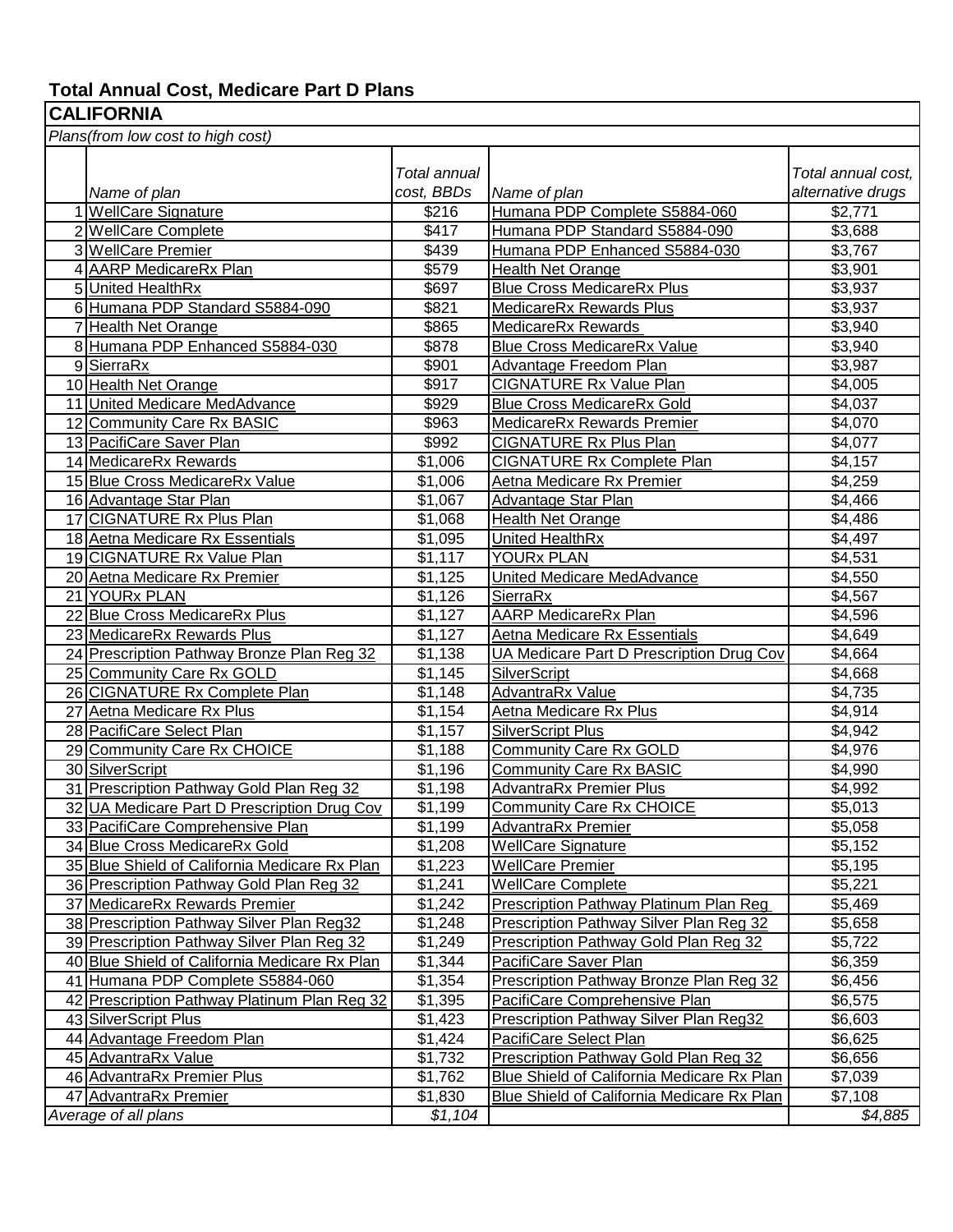| <b>Total Annual Cost, Medicare Part D Plans</b> |                                             |                   |                                        |                     |
|-------------------------------------------------|---------------------------------------------|-------------------|----------------------------------------|---------------------|
| <b>GEORGIA</b>                                  |                                             |                   |                                        |                     |
|                                                 | Plans(from low cost to high cost)           |                   |                                        |                     |
|                                                 |                                             |                   |                                        | Total annual        |
|                                                 |                                             | Total annual      |                                        | cost, alternative   |
| Name of plan                                    |                                             | cost, BBDs        | Name of plan                           | drugs               |
|                                                 | <b>WellCare Signature</b>                   | $\overline{$}299$ | Humana PDP Complete S5884-038          | \$3,038             |
|                                                 | 2 WellCare Complete                         | \$536             | Humana PDP Standard S5884-068          | \$3,847             |
| 3 WellCare Premier                              |                                             | \$582             | Humana PDP Enhanced S5884-009          | \$3,922             |
|                                                 | 4 AARP MedicareRx Plan                      | \$648             | <b>Blue MedicareRx Plus</b>            | \$3,969             |
|                                                 | 5 Humana PDP Standard S5884-068             | \$952             | MedicareRx Rewards Plus                | \$3,969             |
|                                                 | 6 United Medicare MedAdvance                | \$978             | <b>Blue MedicareRx</b>                 | \$3,979             |
|                                                 | Community Care Rx BASIC                     | \$1,019           | MedicareRx Rewards                     | \$3,979             |
|                                                 | 8 Humana PDP Enhanced S5884-009             | \$1,030           | Advantage Freedom Plan                 | \$4,043             |
| 9 Blue MedicareRx                               |                                             | \$1,045           | <b>Blue MedicareRx Premier</b>         | \$4,073             |
|                                                 | 10 MedicareRx Rewards                       | \$1,045           | <b>CIGNATURE Rx Value Plan</b>         | \$4,084             |
|                                                 | 11 PacifiCare Saver Plan                    | \$1,108           | MedicareRx Rewards Premier             | \$4,114             |
|                                                 | 12 Advantage Star Plan                      | \$1,122           | <b>CIGNATURE Rx Plus Plan</b>          | \$4,150             |
|                                                 | 13 CIGNATURE Rx Plus Plan                   | \$1,141           | <b>CIGNATURE Rx Complete Plan</b>      | \$4,255             |
| 14 YOURx PLAN                                   |                                             | \$1,144           | Aetna Medicare Rx Premier              | \$4,341             |
|                                                 | 15 Blue MedicareRx Plus                     | \$1,160           | Advantage Star Plan                    | \$4,522             |
|                                                 | 16 MedicareRx Rewards Plus                  | \$1,160           | YOURx PLAN                             | \$4,548             |
|                                                 | 17 Aetna Medicare Rx Essentials             | \$1,170           | United Medicare MedAdvance             | \$4,576             |
|                                                 |                                             |                   |                                        |                     |
|                                                 | 18 Prescription Pathway Bronze Plan Reg 10  | \$1,192           | <b>AdvantraRx Value</b>                | \$4,600             |
|                                                 | 19 CIGNATURE Rx Value Plan                  | \$1,195           | <b>AARP MedicareRx Plan</b>            | \$4,649             |
|                                                 |                                             |                   | UA Medicare Part D Prescription Drug   |                     |
|                                                 | 20 Community Care Rx GOLD                   | \$1,200           | Cov                                    | \$4,699             |
|                                                 | 21 Aetna Medicare Rx Premier                | \$1,211           | Aetna Medicare Rx Essentials           | \$4,728             |
| 22 InStil Rx                                    |                                             | \$1,216           | <b>SilverScript Plus</b>               | \$4,737             |
|                                                 |                                             |                   |                                        |                     |
|                                                 | 23 UA Medicare Part D Prescription Drug Cov | \$1,234           | <b>AdvantraRx Premier Plus</b>         | \$4,907             |
|                                                 | 24 Aetna Medicare Rx Plus                   | \$1,236           | <b>AdvantraRx Premier</b>              | \$4,935             |
|                                                 | 25 Community Care Rx CHOICE                 | \$1,244           | <b>Sterling Prescription Drug Plan</b> | \$4,946             |
|                                                 | 26 Blue MedicareRx Premier                  | \$1,244           | Aetna Medicare Rx Plus                 | \$5,005             |
|                                                 | 27 CIGNATURE Rx Complete Plan               | \$1,246           | Community Care Rx GOLD                 | $\overline{$}5,031$ |
|                                                 | 28 PacifiCare Select Plan                   | \$1,279           | <b>SilverScript Plus</b>               | \$5,031             |
|                                                 | 29 MedicareRx Rewards Premier               | \$1,285           | <b>Community Care Rx BASIC</b>         | \$5,046             |
|                                                 | 30 Prescription Pathway Gold Plan Reg 10    | \$1,286           | Community Care Rx CHOICE               | \$5,069             |
| 31<br>SilverScript Plus                         |                                             | \$1,290           | <b>WellCare Signature</b>              | $\overline{$}5,180$ |
| 32 InStil Rx Plus                               |                                             | \$1,300           | <b>WellCare Complete</b>               | \$5,322             |
|                                                 | 33 Prescription Pathway Silver Plan Reg10   | \$1,300           | <b>WellCare Premier</b>                | \$5,323             |
|                                                 | 34 PacifiCare Comprehensive Plan            | \$1,347           | <b>InStil Rx</b>                       | \$6,143             |
|                                                 | 35 Advantage Freedom Plan                   | \$1,480           | <b>InStil Rx Plus</b>                  | \$6,227             |
|                                                 | 36 Sterling Prescription Drug Plan          | \$1,502           | PacifiCare Saver Plan                  | \$6,418             |
|                                                 |                                             |                   | Prescription Pathway Bronze Plan Reg   |                     |
| 37<br>SilverScript Plus                         |                                             | \$1,543           | 10                                     | \$6,510             |
|                                                 | 38 Humana PDP Complete S5884-038            | \$1,624           | PacifiCare Select Plan                 | \$6,583             |
| 39 AdvantraRx Value                             |                                             | \$1,759           | Prescription Pathway Silver Plan Reg10 | \$6,655             |
|                                                 | 40 AdvantraRx Premier Plus                  | \$1,809           | PacifiCare Comprehensive Plan          | \$6,668             |
|                                                 | 41 AdvantraRx Premier                       | \$1,848           | Prescription Pathway Gold Plan Reg 10  | \$6,700             |
| Average of all plans                            |                                             | \$1,195           |                                        | \$4,891             |